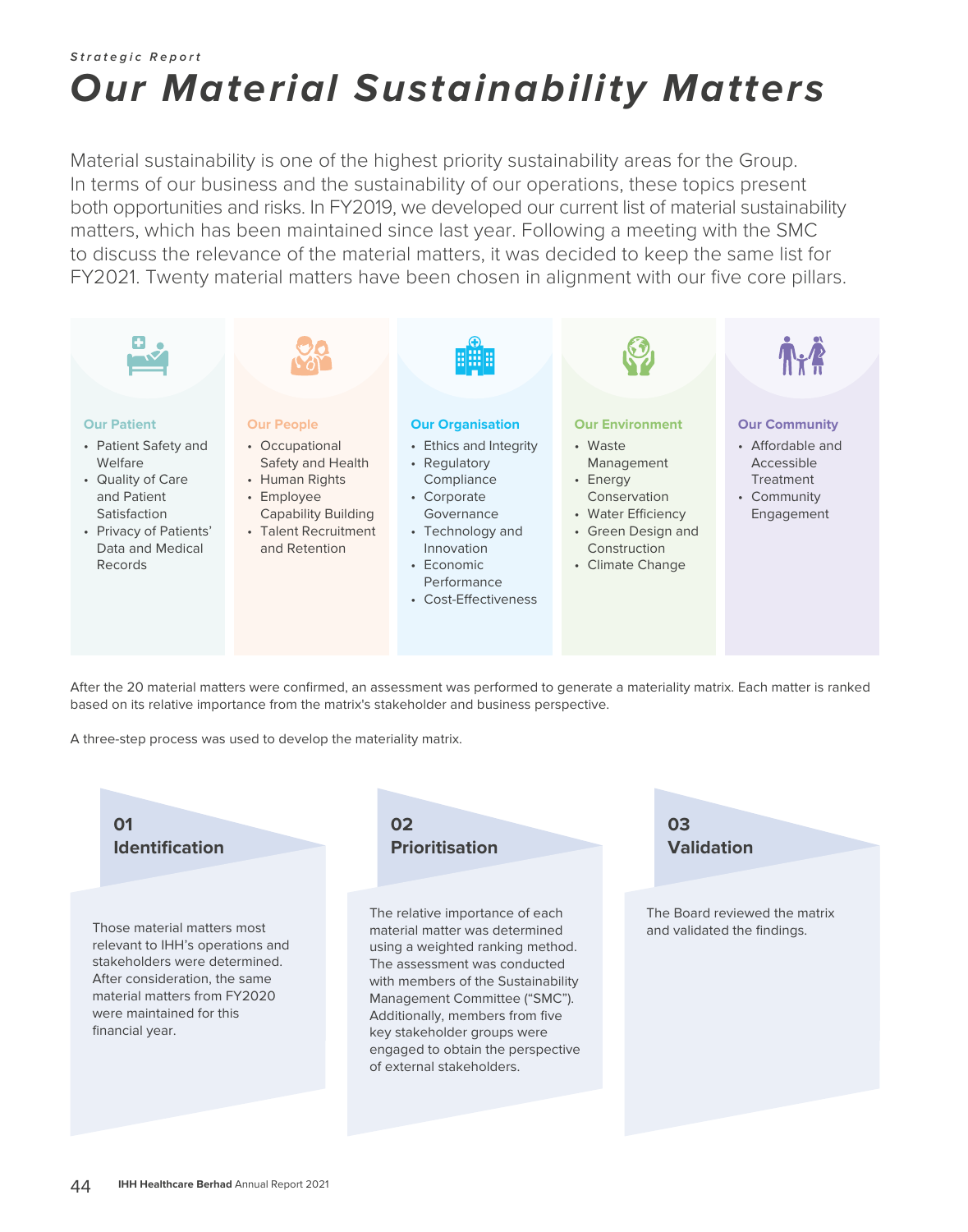IHH's Materiality Matrix for FY2021 is presented below.

| <b>Material Sustainability Matter</b>         | <b>Legend</b>                     |
|-----------------------------------------------|-----------------------------------|
| <b>Our Patients</b>                           |                                   |
| Patient Safety and Welfare                    | $\boldsymbol{\Omega}$             |
| Quality of Care and Patient Satisfaction      | $\overline{\bm{\bm{\mathsf{e}}}}$ |
| Privacy of Patients' Data and Medical Records | Ô                                 |
| <b>Our Organisation</b>                       |                                   |
| Ethics and Integrity                          | $\mathbf \Theta$                  |
| <b>Regulatory Compliance</b>                  | Ô                                 |
| Corporate Governance                          | G                                 |
| Technology and Innovation                     | T                                 |
| Economic Performance                          | O                                 |
| Cost-Effectiveness                            | $\bf \Phi$                        |
| <b>Our People</b>                             |                                   |
| Occupational Safety and Health                |                                   |
| Human Rights                                  |                                   |
| <b>Employee Capability Building</b>           |                                   |
| <b>Talent Recruitment and Retention</b>       |                                   |
| <b>Our Environment</b>                        |                                   |
| <b>Waste Management</b>                       | $\mathbf U$                       |
| <b>Energy Conservation</b>                    | $\overline{\mathbf{e}}$           |
| <b>Water Efficiency</b>                       | $\overline{\mathbf{G}}$           |
| Green Design and Construction                 | S                                 |
| Climate Change                                |                                   |
| <b>Our Community</b>                          |                                   |
| Affordable and Accessible Treatment           | $\mathbf 0$                       |
| <b>Community Engagement</b>                   | Ē                                 |

As in previous years, the top three material matters are Patient Safety and Welfare, Quality of Care and Patient Satisfaction, and Ethics and Integrity.

Human Rights, Technology and Innovation, and Employee Capability Building were prioritised, reflecting the "new normal" operating during the COVID-19 pandemic. For this reporting year, economic matters such as Economic Performance, Cost-Effectiveness, and Affordable and Accessible Treatment have decreased relative importance. Similarly, the current COVID-19 epidemic and the shift in stakeholders' focus towards health and safety issues and topics relating to employee wellness may have contributed to this trend.